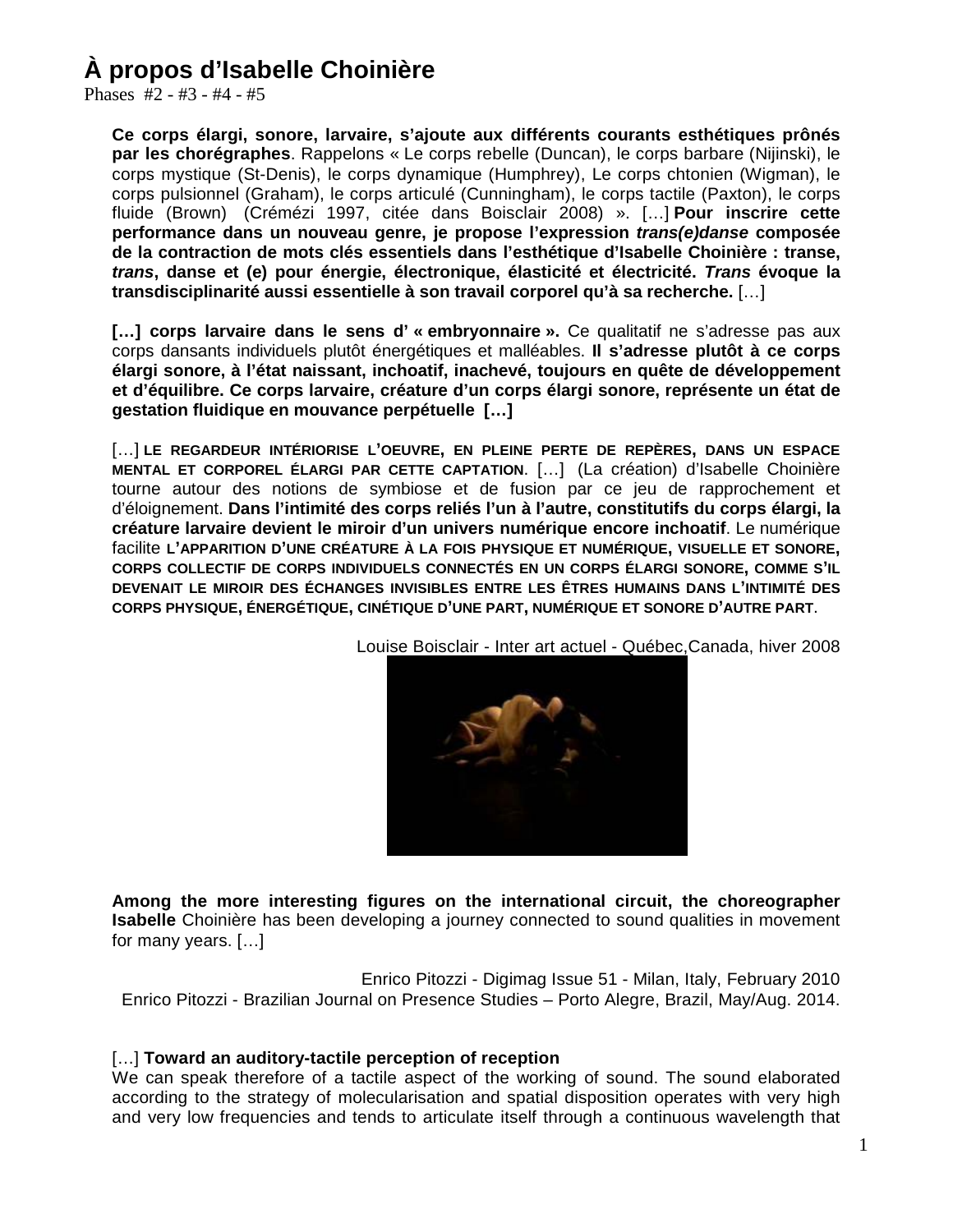## **À propos d'Isabelle Choinière**

Phases #2 - #3 - #4 - #5

installs a constant relationship with the bodies that are listening. This proximity between the body of the performer (visibly and auditorily) does not however take the audience into a situation of extreme sound: the communication passes because of the different chromatic levels of sound, different levels of vibration. The spectator is therefore immersed in the continuous vibration, of a segment of sound as a gesture, and it is on this scale of variations that the attention must fall. **What is being affirmed is that the parameters that the spectator must put into action are not simply optical-visual or auditory-sound, but the process of composition of the choreographer Isabelle Choinière requires a synaesthetic glance and mode of listening, an active and contemporary relationship of the senses. It's necessary to configure the bodies in another way in order to receive these signals. It isn't enough to have eyes to see the invisible or to have ears to ear the inaudible.**

Enrico Pitozzi - Digimag Issue 51 - Milan, Italie, Février 2010

Here, the resounding body recalls a dimension of the body (or of its movement) that originates from the movement of the dancers on scene. The resounding body is, in other words, an emanation, a dilation of the real body into a vibrating shape of sound. The body comes to be understood as an eardrum, a resonator of sensorial dimensions, which becomes a scenic sonority; it is almost molecularised, subdivided into elementary particles and recomposed in a sound form. […] **Here, the sensorial aspect is reorganised, and the internal part of the body behaves like a medium. It is as if sound, in this project, plays the role of an added dancer: it participates in the organisation of the collective resounding body.** Thanks to the spatial placement of sound, obtained by means of a device consisting of eight speakers places around the hall, **the spectator is almost projected inside the body of the performers, and induced into a radical rethinking of his own sensorial arrangement** at the same time. **In other words, the spectator feels very close to the performers' body, to a degree that induces him to a** *tactile vision* **of their movements.** Thanks to the sound that moves around him, crossing the space, **the viewer is immersed inside this living form, inside the flesh, being in contact with the intensities that animate and sustain it.** In that way, there are two forms of perception here that the spectator is not used to, and that must be redefined.

Enrico Pitozzi - Brazilian Journal on Presence Studies – Porto Alegre, Brazil, May/Aug. 2014.

### **Isabelle Choinière, pionnière québécoise** […]

[...] Après la représentation, le public reste muet pendant de longues minutes, sous l'emprise de cette communication/communion inattendue, insolite. **Pointant vers le cycle infini du mouvement de la vie et ses mutations, cette configuration de corps sensibles, connectés et médiatisés ne ferait-elle pas aussi augure de la danse du vingt et unième siècle?**

Andrea Davidson – Parcours #86 – Montréal, Canada, Déc. 2015.

### **Isabelle Choinière, quebecois pioneer** […]

[…] As the lights dimmed after the final moments of *Flesh Waves*, audience members sat motionless in silence for several minutes in the grip of this unusual form of transmission-communion. A Zen-like peace seemed to reign. **Pointing towards the endless cycle of the movement of life and art in their respective permutations, might this configuration of sensitive, mediated and inter-connected**